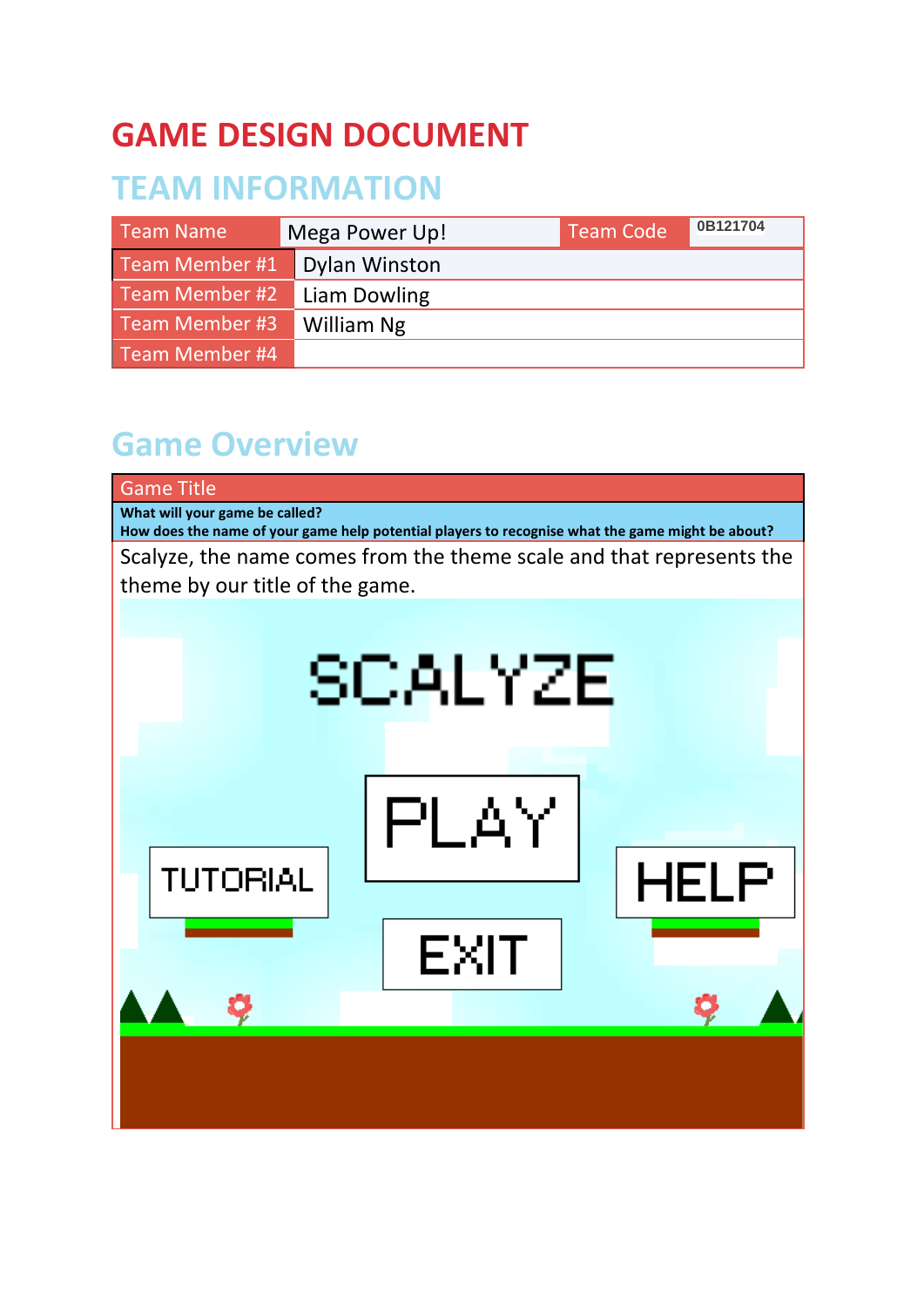Game Description

Think of this as a marketing exercise: Sell your game to the reader – what is it about? **What kind of game is it?**

**Who is it for?**

This game is a platformer game with a unique twist. All the levels have portals scattered in them and you must use them to your advantage in order to beat the level. You can turn bigger, jump higher and move faster only if you go through a portal and transform into a bigger size. Yellow=big blue=normal green=small.

Menu

### Audience

**Who are you making this game for?**

**Is it intended specifically for children? Adults? All ages? Why? How will you show this?**

We are aiming for the game to be for everyone because it doesn't contain challenging memorization or skill. This game doesn't force the player to do anything too challenging.

Characters/Roles

**Who is the game About? Who/what are the main characters in your game?**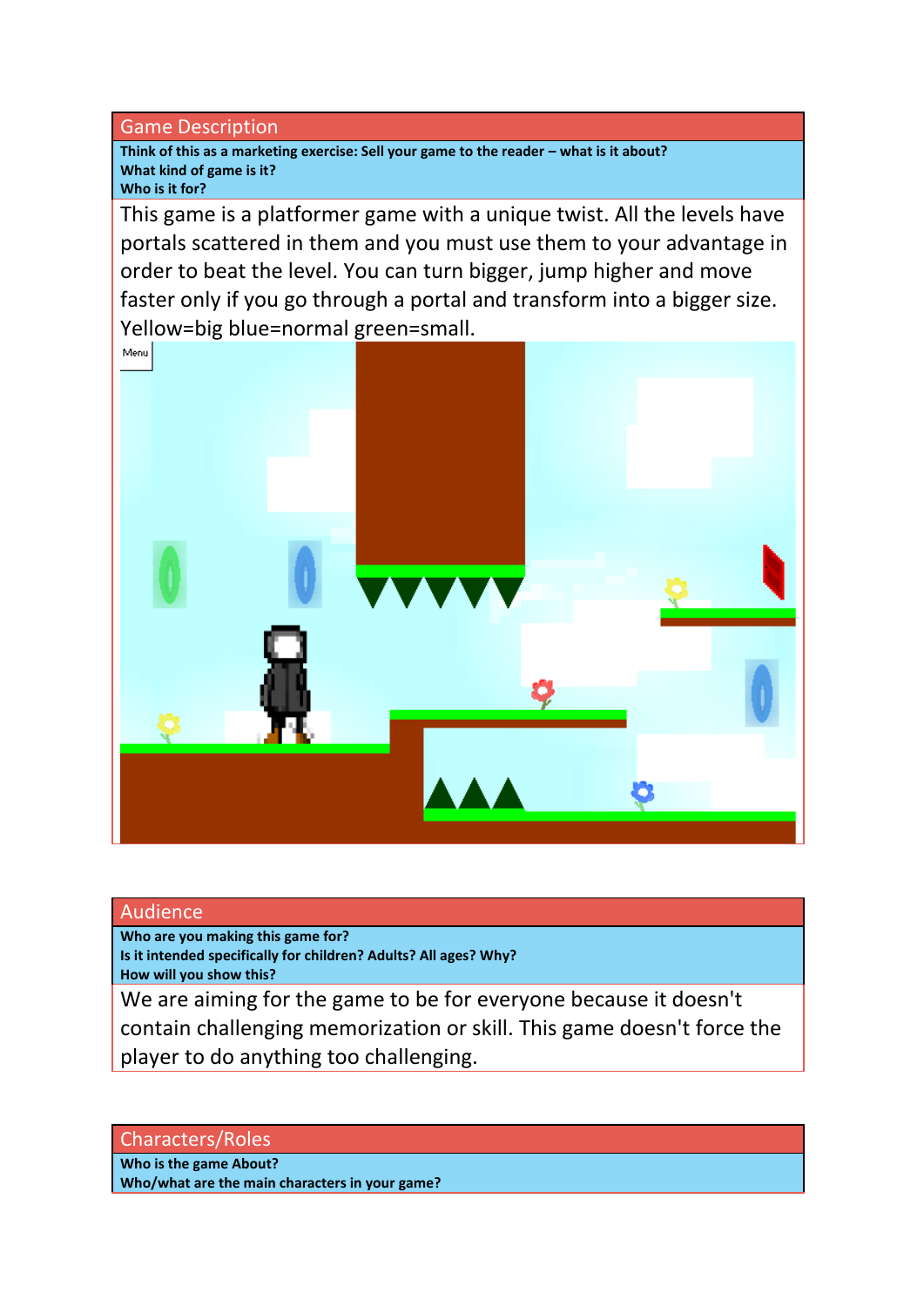**What role do they/will they play in the story? What is their motivation for these roles within the game?**

You are a scientist that is working on portals that gives you the ability to change size. You are just looking at some of the notes and a spider comes from the roof and gets sucked in the portal and sucked into the yellow portal (big portal) causing destruction on the city. While the spider causes destruction upon the city, portals are being flung around u must use the portals to escape the chaotic city.



#### Environment

**Where does the game take place? Under what conditions? Do these conditions have any effect on the gameplay that you might need to consider?**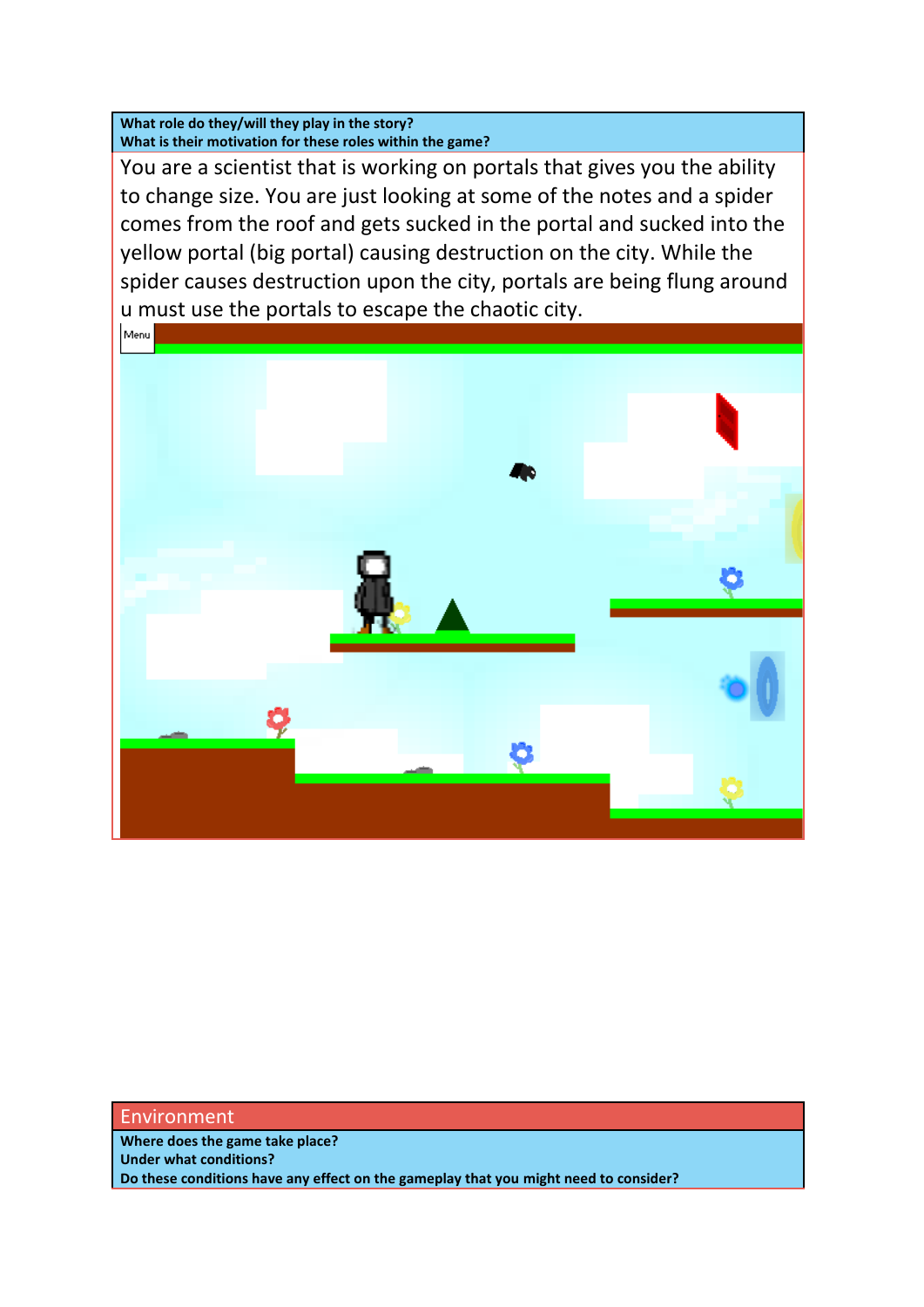

### Theme

**How will your game address this year's Australian STEM Video Game Challenge theme?**

As the theme is scale, the main game mechanic is about scaling and to make our player scale themselves they have collide into a portal and complete the level.

# **Gameplay/Mechanics**

Objectives/Goals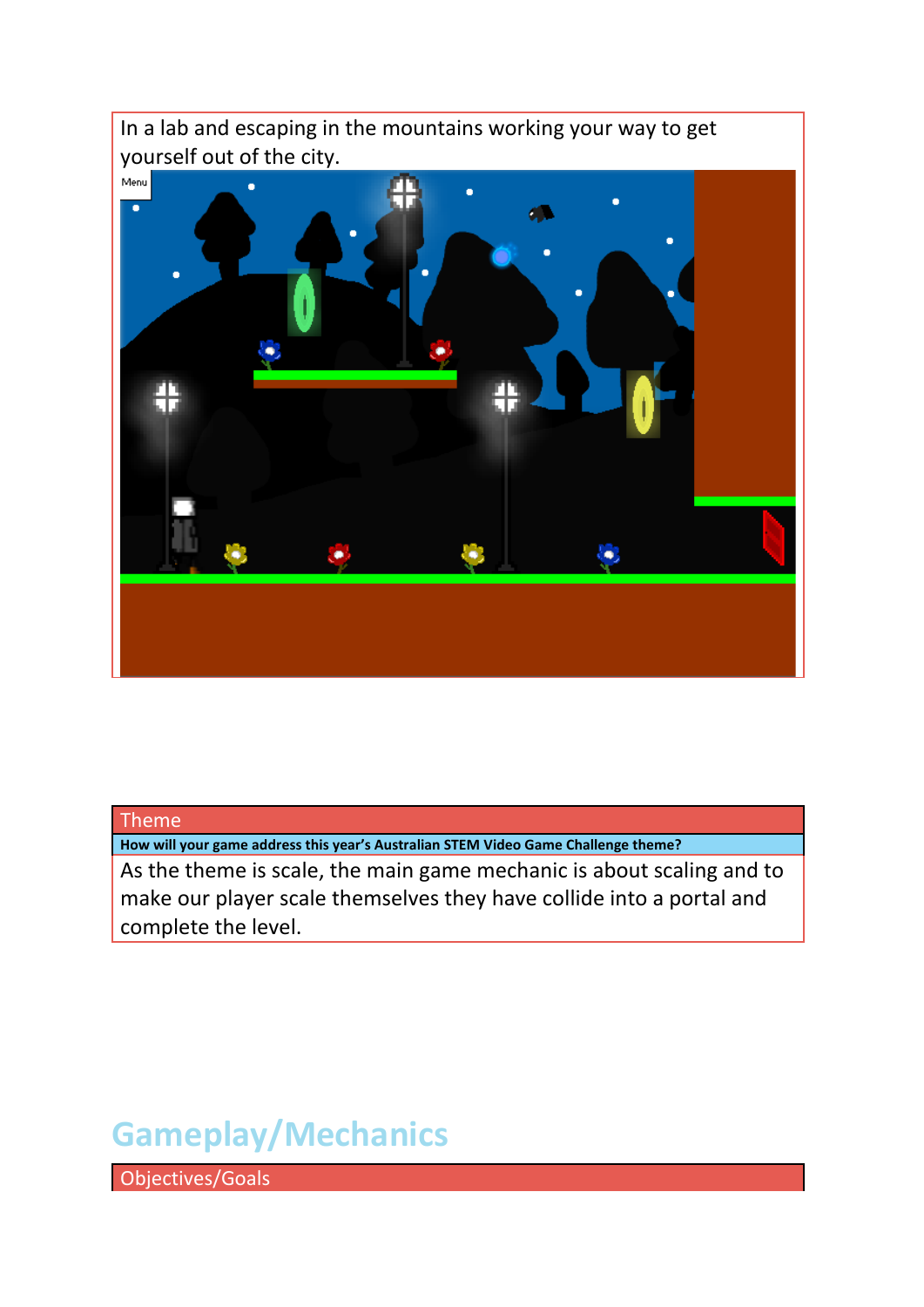**What sort of game are you making?** 

**What is the aim of the game? What is the player trying to achieve?**

This game is a simple platform game with scale as the main game mechanic. The aim of the game is to complete all the levels to escape the giant spider!

Perspective

**What will be the players' perspective when playing the game?**

**Will they experience the game from a first-person point of view? From the side (like a platformer)? From a top-down perspective?**

**Will it be a two-dimensional(2D) or three-dimensional(3D) game?**

It's a simple 2D game with a third person view so you have the best idea on where you're heading from the start.

### Controls

**How will players actually play or interact with the Game? What are the controls?**

**How will they work?**

How you play the game is simple, you control the player by using the arrow keys on your keyboard (you can also use WASD), in order to jump you need to press the spacebar.

Reference Points/Originality

**Are there other games that have similar gameplay mechanics? Similar functionality? Similar stories or Characters? How will your game be different? Why will people prefer to play your game over these games? Is your game different enough to be worth making? Why/why not?**

Our game is sort of inspired by Geometry Dash and other platformers. They have similar mechanics as our scaling portal. We have made our scaling as unique as possible to ensure that we have an original game. We have made our gameplay as unique as possible.

### **Technical Requirements**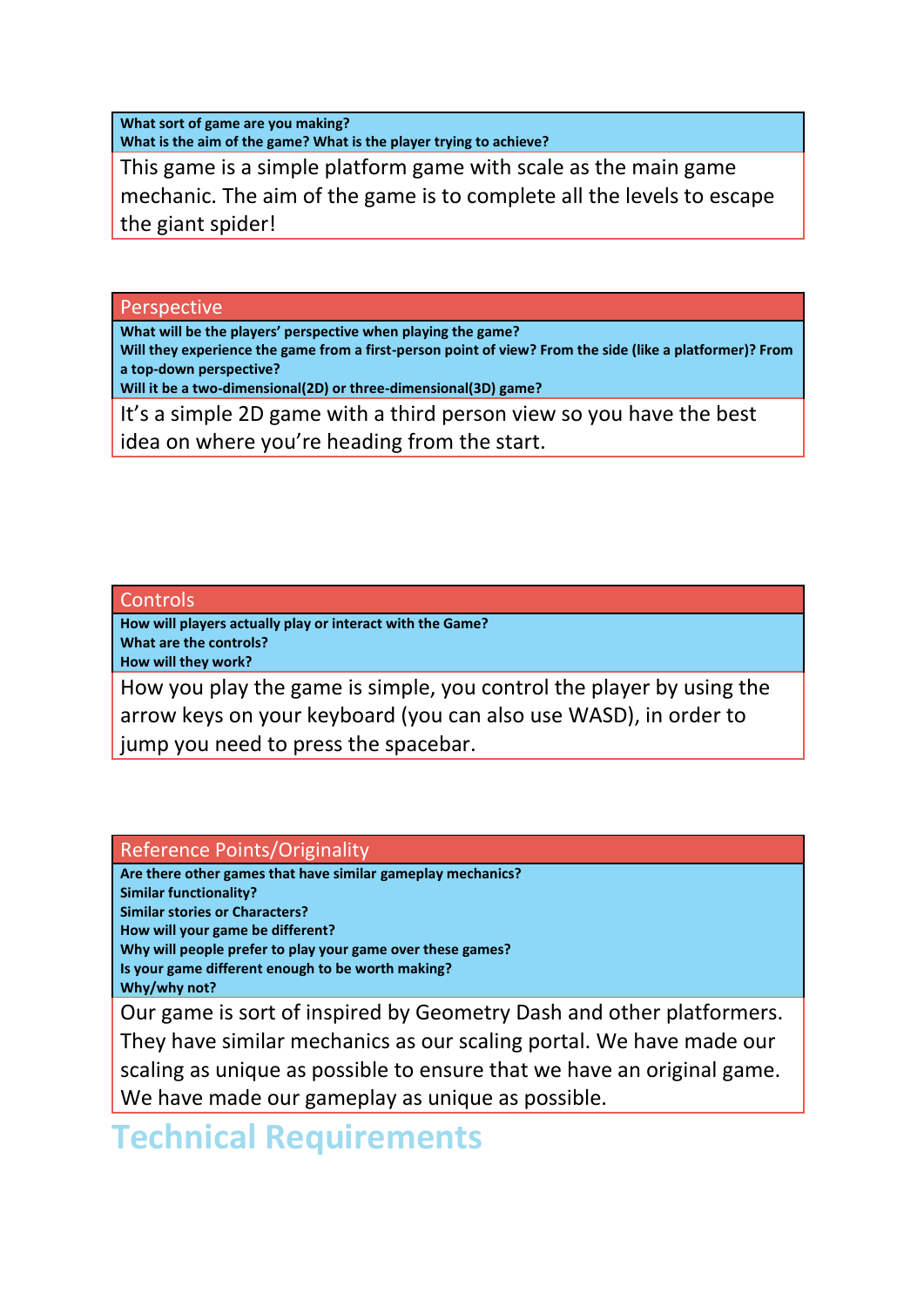Platform

**What environment will the finished product run in?**

It will run on Windows 10 and Windows 7 because we have done all the testing in those operating systems.

Development Environment

**What will you use to build your game?**

We used GameMaker 8.1. GameMaker 8.1 is a software to create games and is a good start if you are a beginner. GameMaker 8.1 is an easy software because there are blocks of code which you do not have to script yourself.

| System                                                                                                                                             |   |                       |  |  |  |
|----------------------------------------------------------------------------------------------------------------------------------------------------|---|-----------------------|--|--|--|
| <b>Requirements</b><br>What sort of system, specifications or peripherals will the end user require in order to play your game?                    |   |                       |  |  |  |
|                                                                                                                                                    |   |                       |  |  |  |
| <b>Minimum Specifications</b>                                                                                                                      |   |                       |  |  |  |
| <b>Operating System:</b>                                                                                                                           |   | Windows 7             |  |  |  |
| Processor:                                                                                                                                         |   | $1.6$ GHz             |  |  |  |
| Memory:                                                                                                                                            | 2 |                       |  |  |  |
| <b>Graphics:</b>                                                                                                                                   |   | 512MB                 |  |  |  |
| DirectX:                                                                                                                                           | 9 |                       |  |  |  |
| Storage:                                                                                                                                           |   | 200 MB                |  |  |  |
| Mouse:                                                                                                                                             |   | Trackpad              |  |  |  |
| Audio:                                                                                                                                             |   | None/Speaker/         |  |  |  |
| <b>Recommended Specifications</b>                                                                                                                  |   |                       |  |  |  |
| <b>Operating System:</b>                                                                                                                           |   | Windows 10            |  |  |  |
| Processor:                                                                                                                                         |   | 2GHz                  |  |  |  |
| Memory:                                                                                                                                            |   | 400 MB                |  |  |  |
| <b>Graphics:</b>                                                                                                                                   |   | 1GB                   |  |  |  |
| DirectX:                                                                                                                                           |   | 11                    |  |  |  |
| Storage:                                                                                                                                           |   | <b>Text</b>           |  |  |  |
| Mouse:                                                                                                                                             |   | <b>Computer Mouse</b> |  |  |  |
| Audio:                                                                                                                                             |   | Headphones            |  |  |  |
| The game does not require a lot of memory to run. It would also be to<br>play with a keyboard and a mouse, with a pair of headphones for the audio |   |                       |  |  |  |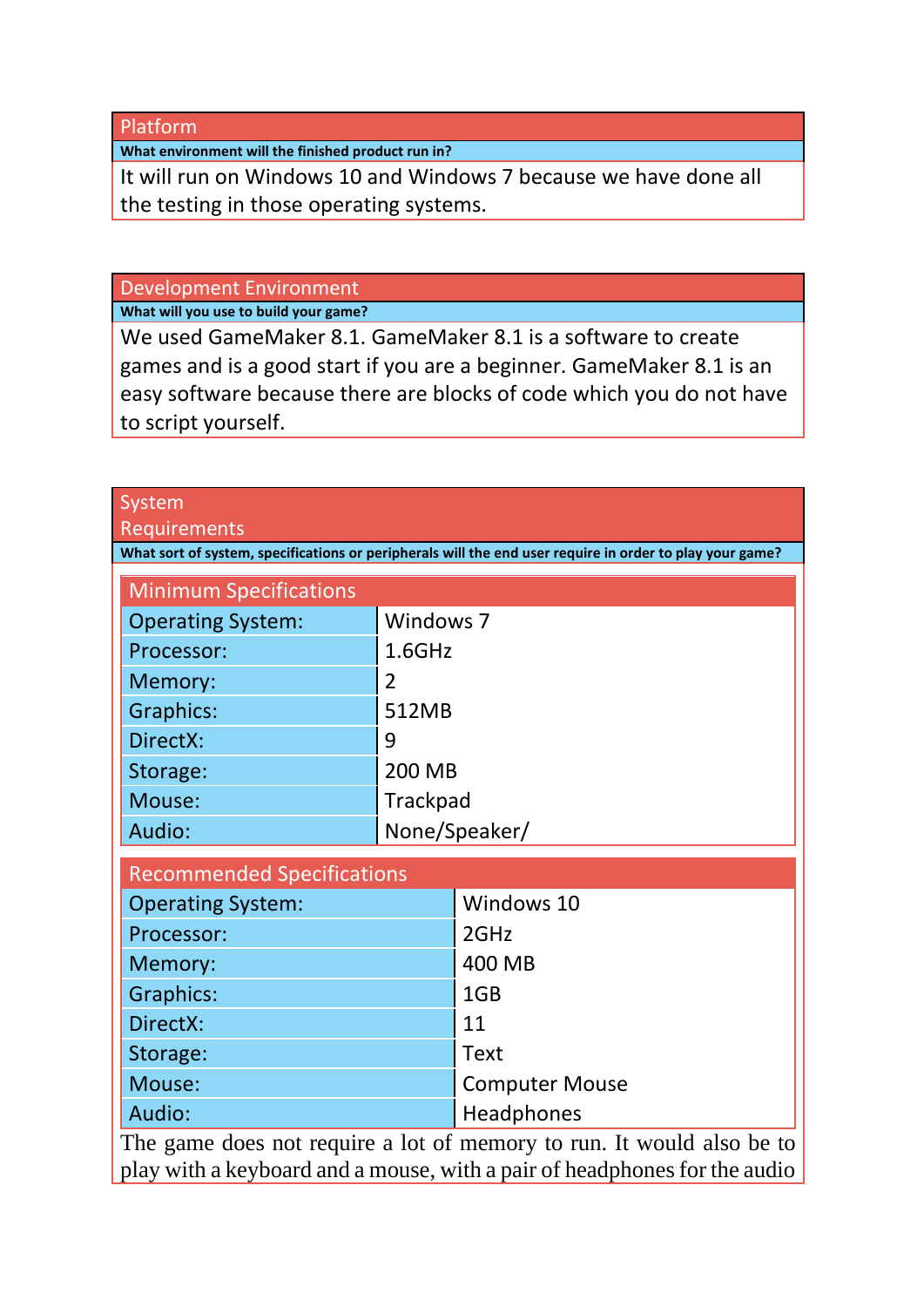### Resourcing/

**Capability** 

**What tools will you need access to in order to fulfil your technical Requirements? What skills or abilities are required?**

**Which member(s) of the team will take responsibility for the technical requirements?**

We have optimized the game to run on any computer, from low spec computers all the way to gaming computers.

# **Visuals/Artwork/Graphics**

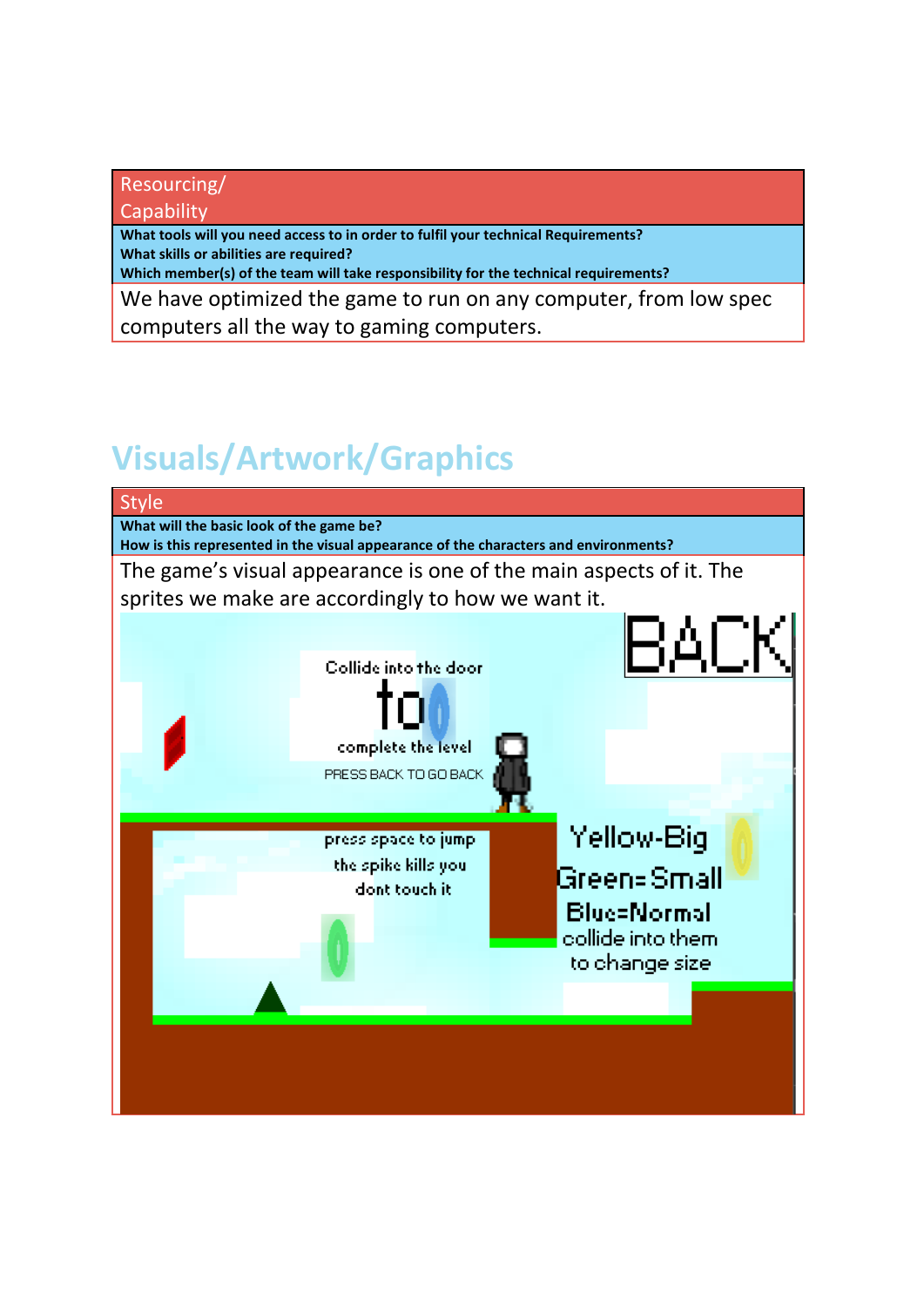Process

**How will you go about achieving your desired visual style? How will you get from the concept stage to the finished product?**

Usually when I do my sprites/images I keep trying repeatedly until it's just how we want it.

# **Timeline**

Deadline

**When does your game need to be ready for submission?**

The deadline is the  $5<sup>th</sup>$  of August 2021. We have been working tirelessly to complete our game by the deadline. We must debug our game and to test our game by the  $5<sup>th</sup>$  of August 2021.

### Timeline

**How does the deadline affect other components of your game? What components are the priorities for you to begin work on immediately? What components can wait?**

**When will your game need to be ready for testing?**

The deadline gives us priority on what to do first. The deadline gives us the need to prioritise the gameplay and mechanics over design aspects such as music.

Components that are deemed essential such as gameplay, mechanics and storyline are more important than aspects such as music and art. Testing as early as possible was decided to be done because with testing as a player we can decide what elements of the game are to be adjusted and fixed better to suit the player.

### Responsibility

**Which member(s) of the team will take responsibility for meeting deadlines? How?**

William does most of the coding for the game and any miscellaneous tasks he gets asked to do.

Dylan is the artist and our lead producer for our music for our game. Liam is our tester and level designer for our game. He also helps create the GDD.

We work together to get ideas off each other to improve our game.

**Other Considerations**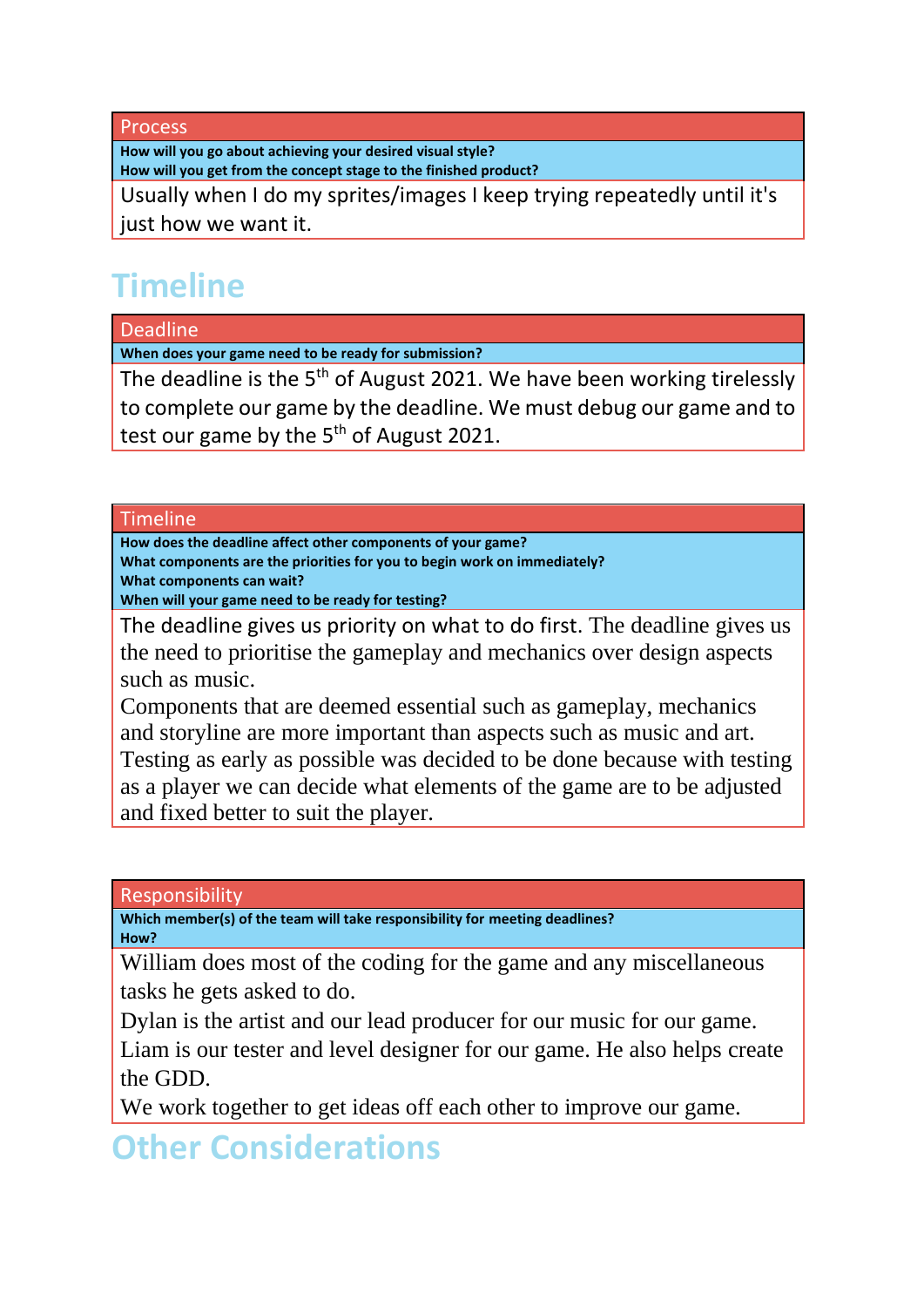#### Submission Guidelines

**How will you ensure that your game is acceptable for Submission? What steps will your team take to ensure that your game adheres to the submission guidelines**

To ensure that the game is suitable for submission we have made a checklist that allows us to determine whether our game adheres to the guidelines.

| <b>Submission Guidelines</b><br><b>Checklist</b>                                                            | <b>Adheres To</b><br><b>Guideline</b> | <b>Notes</b>                                                                                                                                                                                                                          |
|-------------------------------------------------------------------------------------------------------------|---------------------------------------|---------------------------------------------------------------------------------------------------------------------------------------------------------------------------------------------------------------------------------------|
| <b>Not Contain Unsuitable</b><br><b>Material</b>                                                            | X                                     | Must Have No<br>References To:<br>Gambling,<br>Discrimination, Illegal<br>Activity, Impersonation<br>Of Real People, Nudity,<br>Profane Language, Sex,<br>Drugs, Violence                                                             |
| <b>Classified As A G Rating</b><br>Or E For Everyone                                                        | X                                     | <b>Must Conform To The</b><br>Standards Of Either 'G'<br><b>From The Australian</b><br><b>Classification Board Or</b><br>'Everyone' From The<br>Entertainment<br><b>Software Rating Board</b>                                         |
| <b>Cannot Contain Any</b><br><b>Intellectual Property</b><br>Unless It Is Part Of The<br><b>Game Engine</b> | X                                     | Must not contain any<br>intellectual property,<br>including footage,<br>images, artwork,<br>programming or sounds<br>that are not created by<br>the Applicant unless<br>such content is<br>included<br>as part of the Game<br>Engine; |
| <b>Most Only Contain</b><br><b>Work From Team</b><br><b>Members</b>                                         | X                                     | Must be solely the<br>Registrants original<br>work<br>and must not be<br>created in collaboration                                                                                                                                     |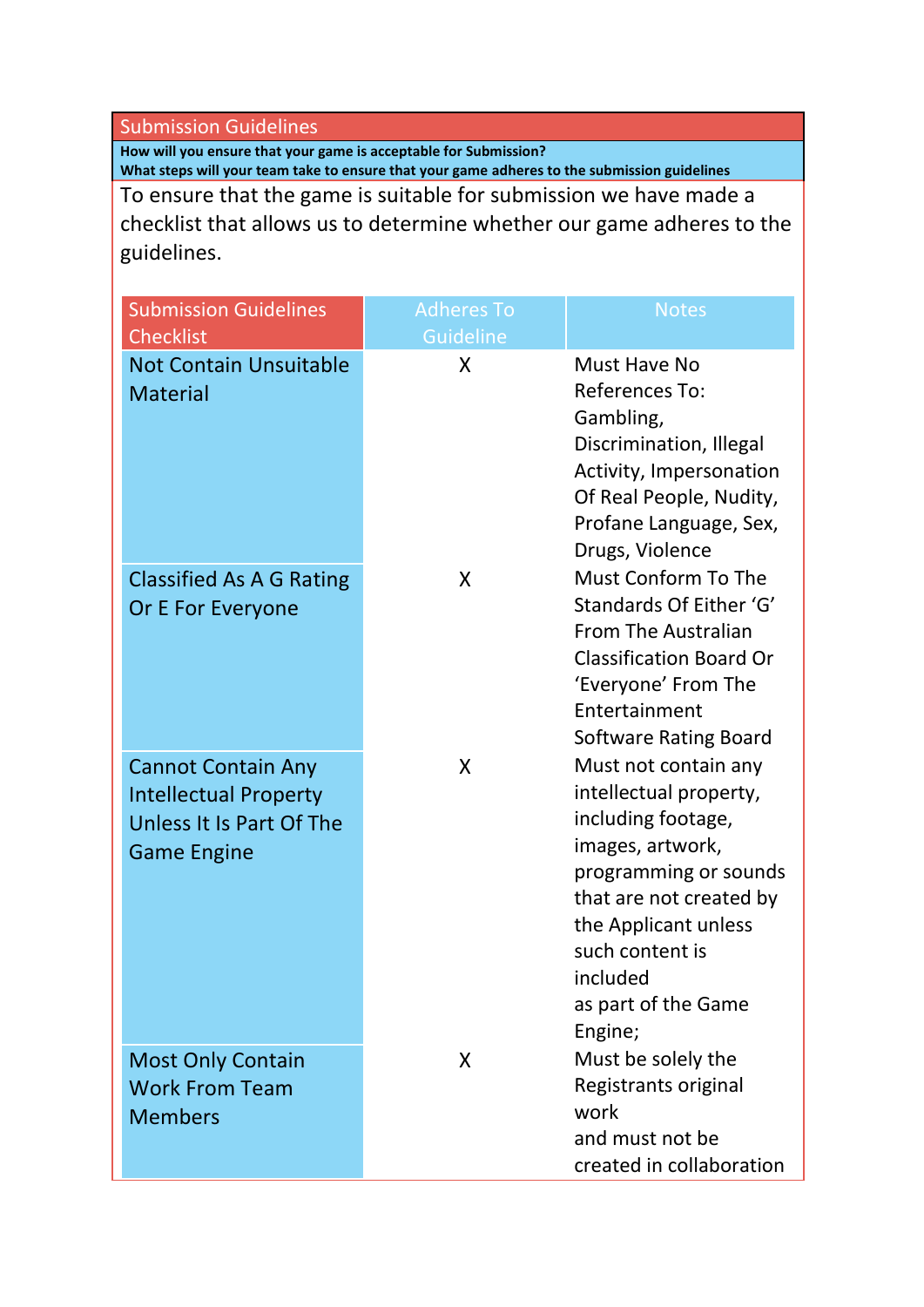|                                                                          |   | with<br>any other individual or          |  |  |  |
|--------------------------------------------------------------------------|---|------------------------------------------|--|--|--|
| <b>All Submitted Games</b>                                               | X | entity<br><b>Unity Supports Building</b> |  |  |  |
| Must Run In A                                                            |   | For Windows                              |  |  |  |
| <b>Microsoft Windows</b>                                                 |   |                                          |  |  |  |
| <b>Operating System</b>                                                  |   |                                          |  |  |  |
| All submitted games                                                      | X | Added ability to rebind                  |  |  |  |
| must utilize a keyboard                                                  |   | keys to avoid issues<br>with device      |  |  |  |
| and mouse based                                                          |   | compatibility                            |  |  |  |
| control system                                                           |   |                                          |  |  |  |
| All submitted games                                                      | X | Designed from the<br>ground up to be a   |  |  |  |
| must function, first and                                                 |   | single player game                       |  |  |  |
| foremost, as single-                                                     |   |                                          |  |  |  |
| player games<br>All submitted games                                      | X | Unity's builds are                       |  |  |  |
| must function/run                                                        |   | standalone                               |  |  |  |
| independently of a                                                       |   |                                          |  |  |  |
| need to                                                                  |   |                                          |  |  |  |
| download/install                                                         |   |                                          |  |  |  |
| specific game                                                            |   |                                          |  |  |  |
| development software,                                                    |   |                                          |  |  |  |
| or additional software.                                                  |   |                                          |  |  |  |
| Submitted games                                                          | X | Did not purchase or use                  |  |  |  |
| should refrain from the                                                  |   | any purchased assets in                  |  |  |  |
| use of store-bought or                                                   |   | the making of the game                   |  |  |  |
| purchased assets                                                         |   |                                          |  |  |  |
| Breaching, or failing to comply with these classification guidelines may |   |                                          |  |  |  |
| result in disqualification of the entry. In circumstances where these    |   |                                          |  |  |  |
| guidelines have been severely breached or ignored, the Australian        |   |                                          |  |  |  |
| STEM Video Game Challenge may notify the Parents/Guardians, listed       |   |                                          |  |  |  |
| school<br><b>Mentor</b><br>οf<br>and                                     |   |                                          |  |  |  |
| the registrants and provide particulars of the offending material.       |   |                                          |  |  |  |